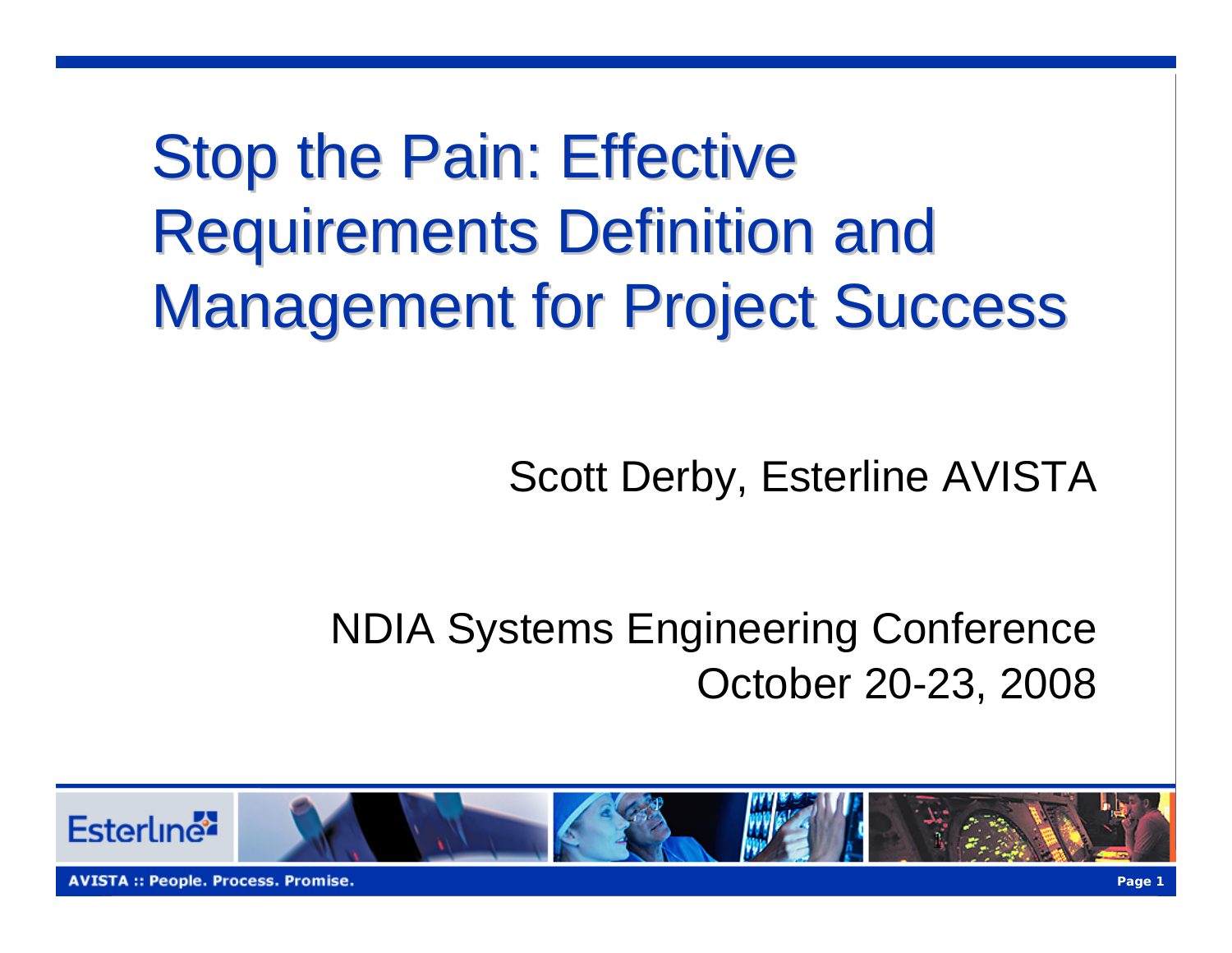### genda

- » Why are good requirements so important?
- » What makes a good requirement?
- » Requirements definition
- » Managing change
- » Advantages in modeling
- » Effective prototyping
- » Summary
- » Q & A

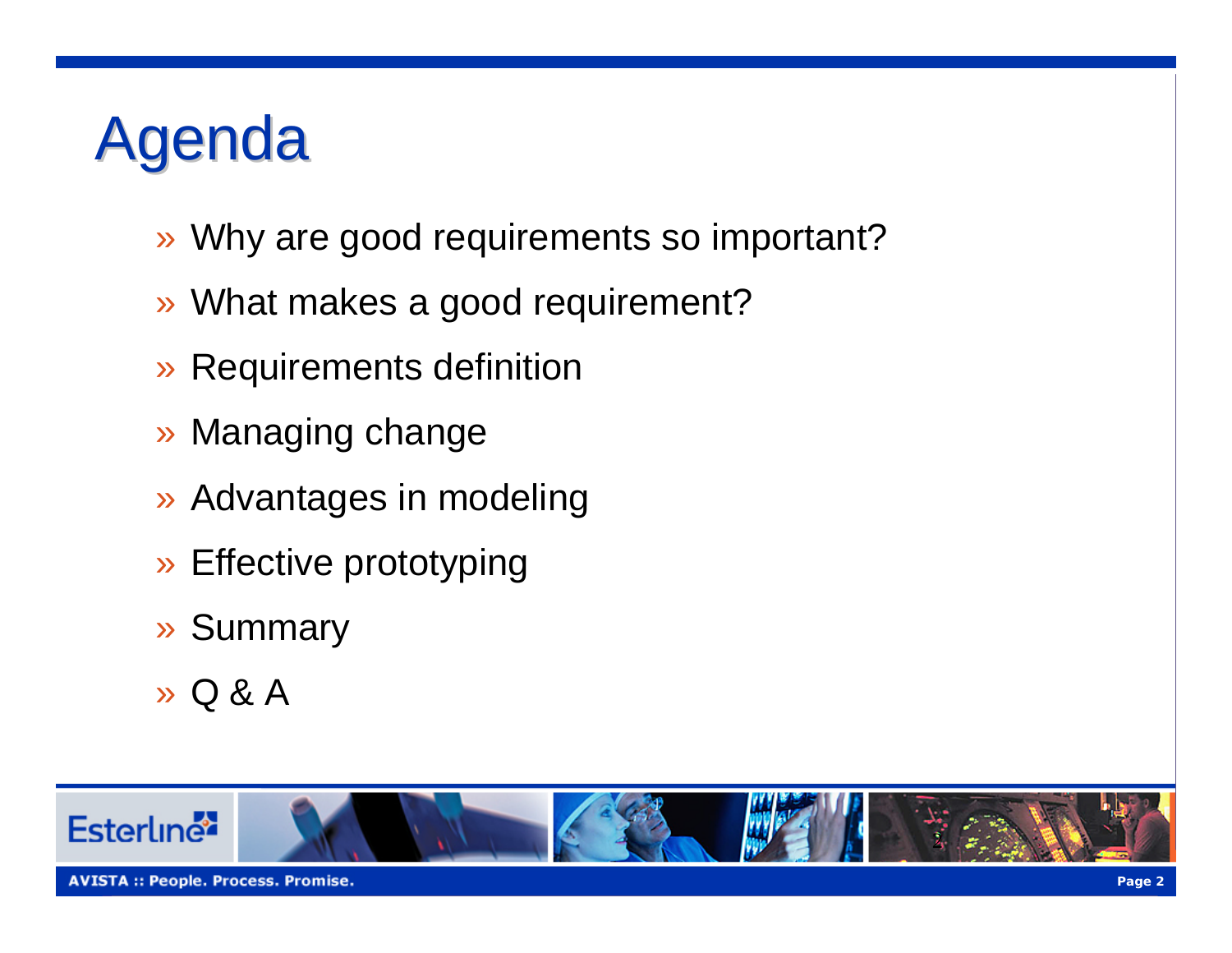## Why Are Good Requirements So Important?

#### **Change Impact vs. Project Phase**



**AVISTA:: People. Process. Promise.**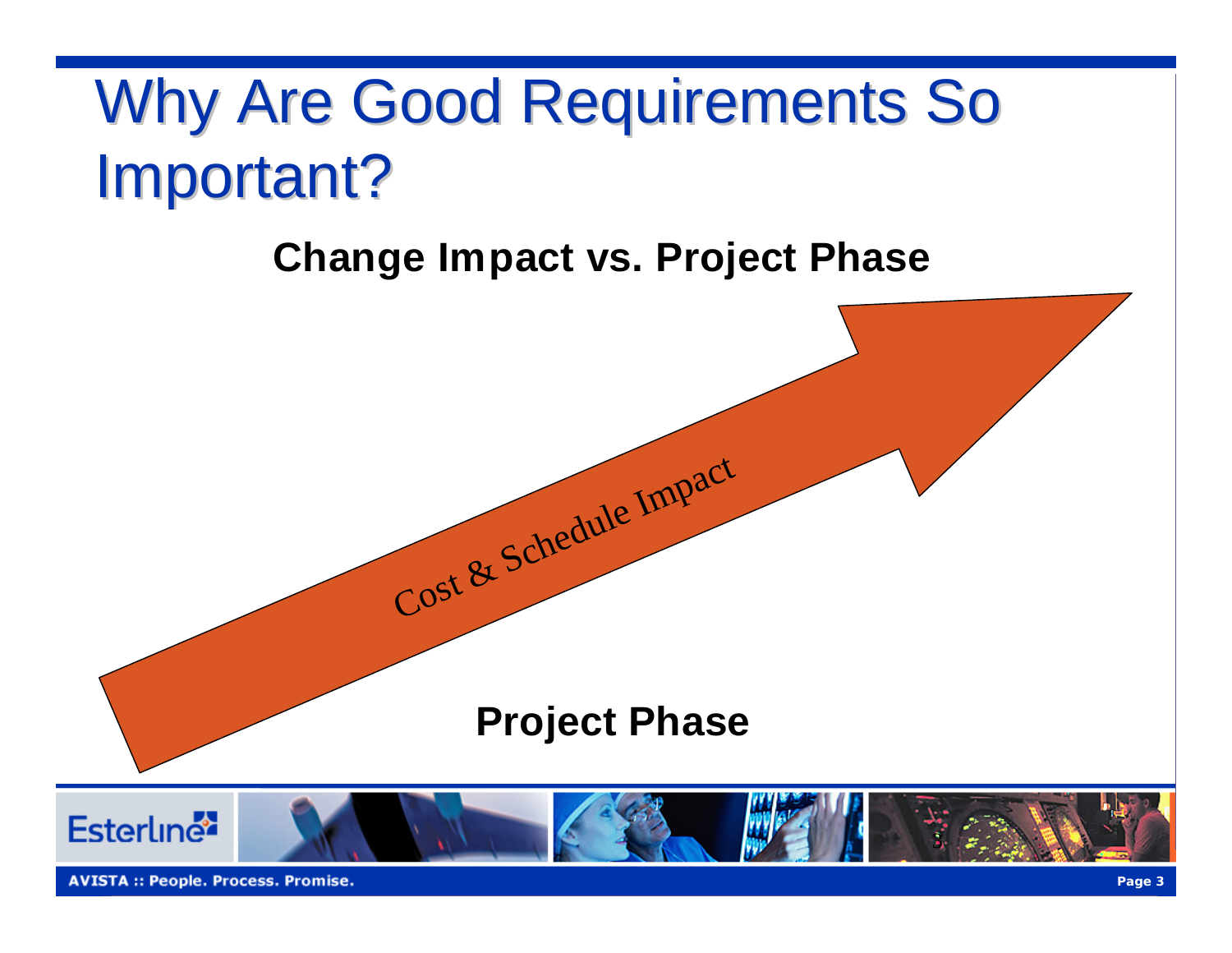## Why Are Good Requirements So Important? (cont.)

- » Requirements can be:
	- » Unrealistic
	- » Incomplete
	- » Ambiguous
	- » Contradictory
	- » Un-testable
	- » Poorly managed
- » This leads to:
	- » Rework, delays, budget over-runs, unhappy customers

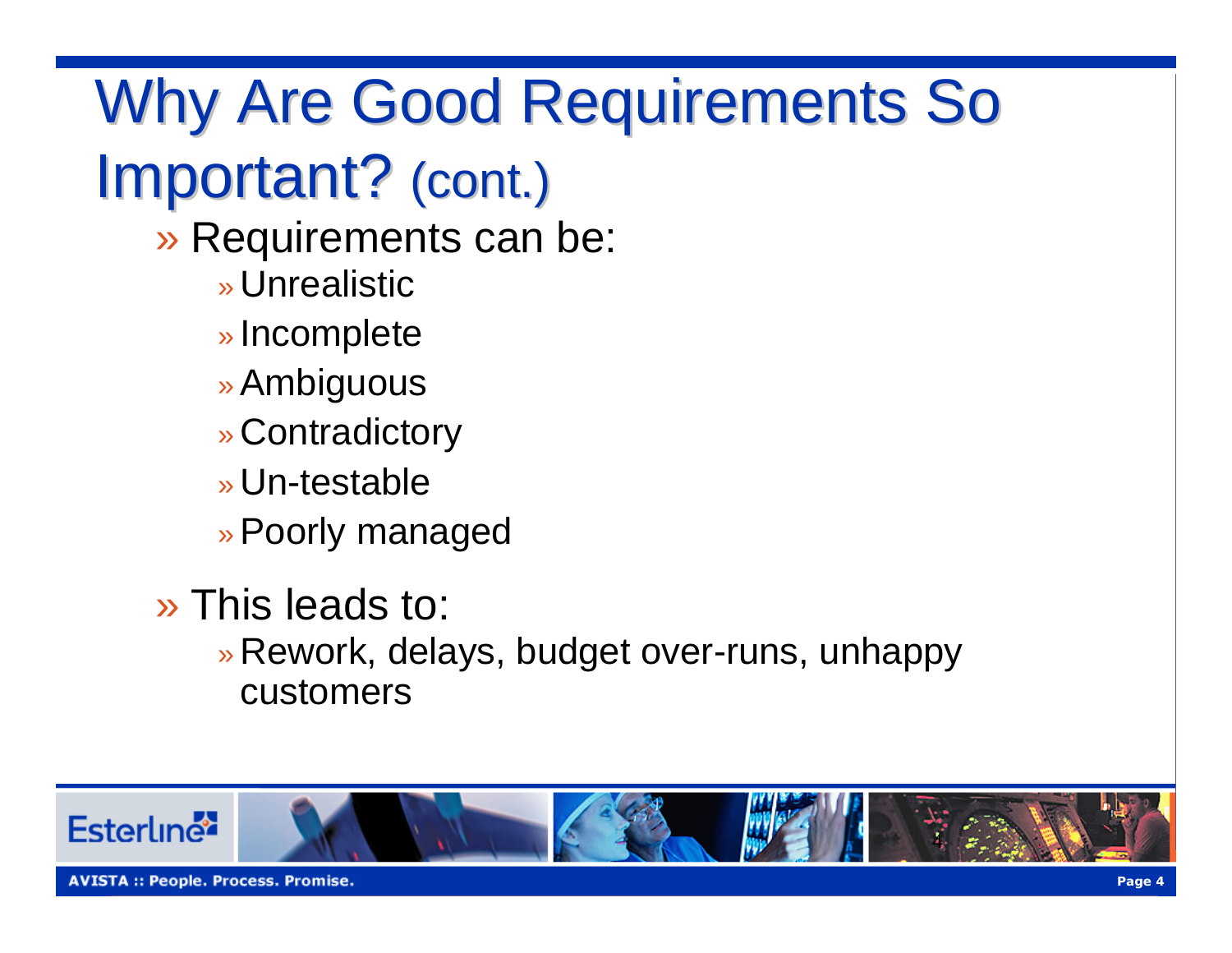### What Makes a Good Requirement?

- » Be S.M.A.R.T. \*
	- » Specific (concise, clear, unique)
	- » Measurable
	- » Achievable
	- » Relevant
	- » Testable
- » What vs. How
- » This leads to:
	- » Less rework, shorter schedules, lower costs, happy customers
- »[\\*http://www.win.tue.nl/~wstomv/edu/2ip30/references/smart-requirements.pdf](http://www.win.tue.nl/~wstomv/edu/2ip30/references/smart-requirements.pdf)

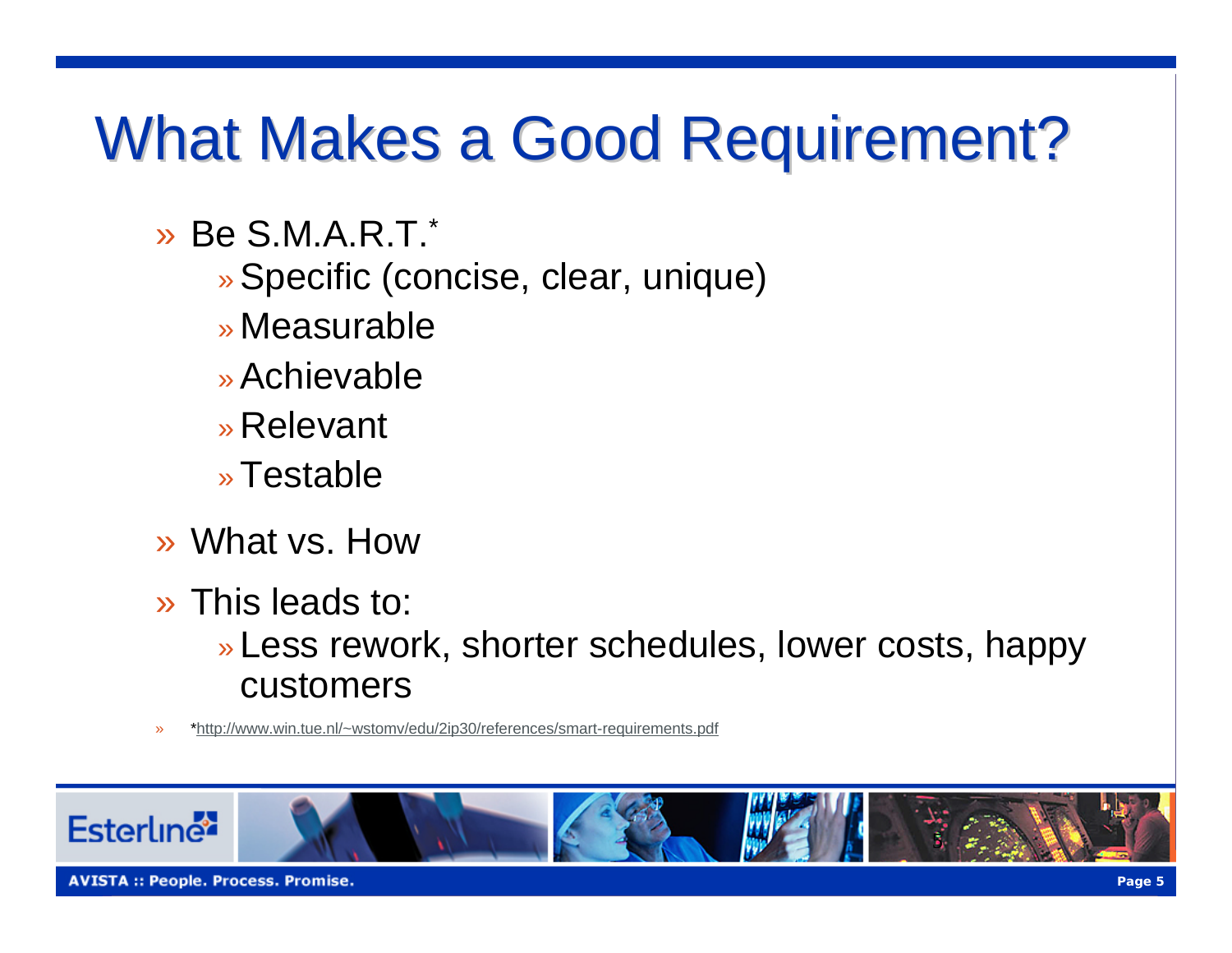## **Requirements Definition**

- »Consider interests of ALL stakeholders
- » Include all users in reviews
	- »End user
	- »Development/Safety Team
	- »Production/Maintenance Team
	- » Verification/Validation Team
- » Don't forget:
	- »**Traceability**
	- »Interface requirements

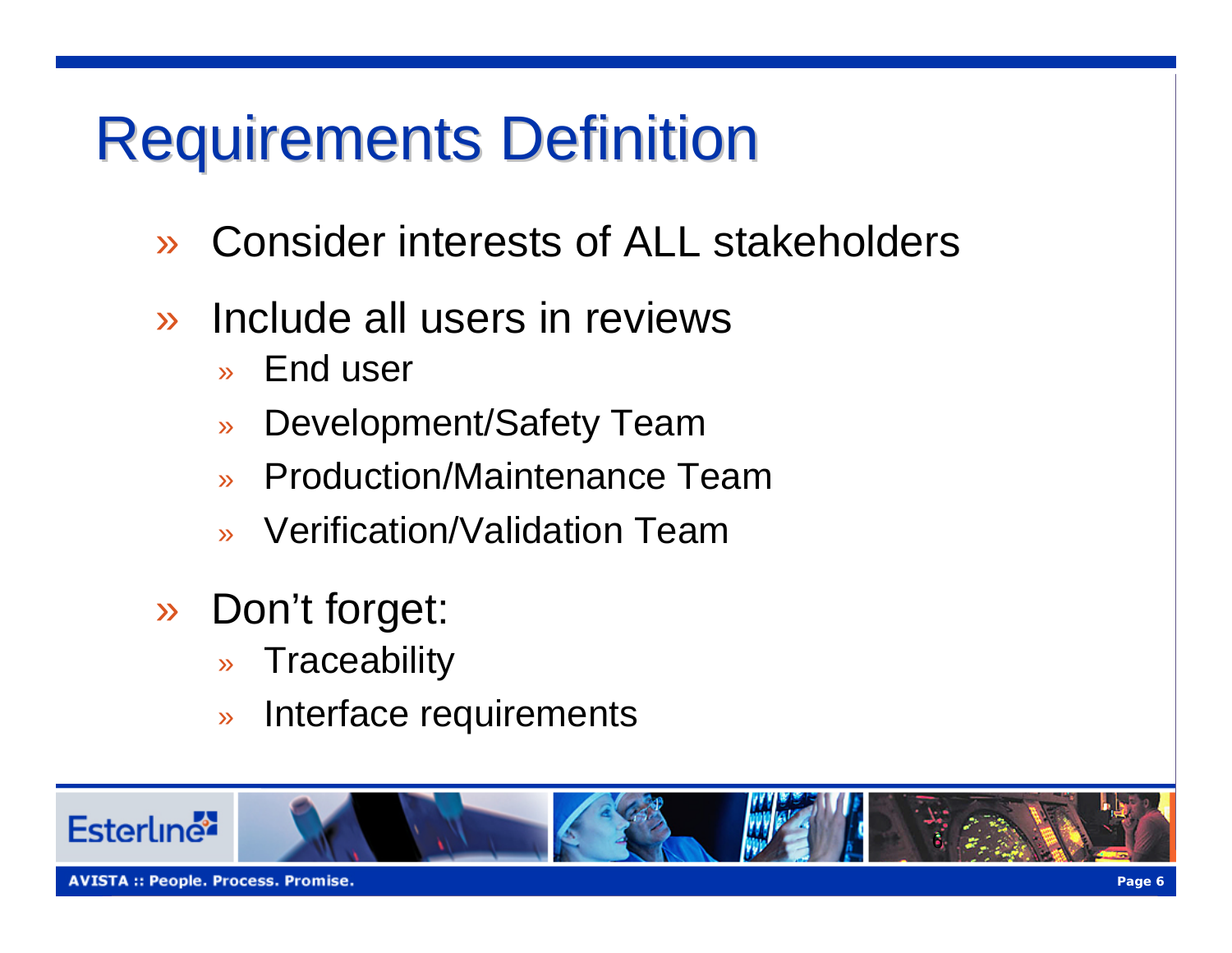## **Requirement Layers**

- » Start with high level concept and technical requirements
- » Drill down adding more detail with each layer » Highest level – capabilities
	- » Next n levels subsystems, architecture, high level design, low level design
	- » The number is subjective depends on complexity
	- » Stop when you have enough detail to build it, buy it, code it, and test it

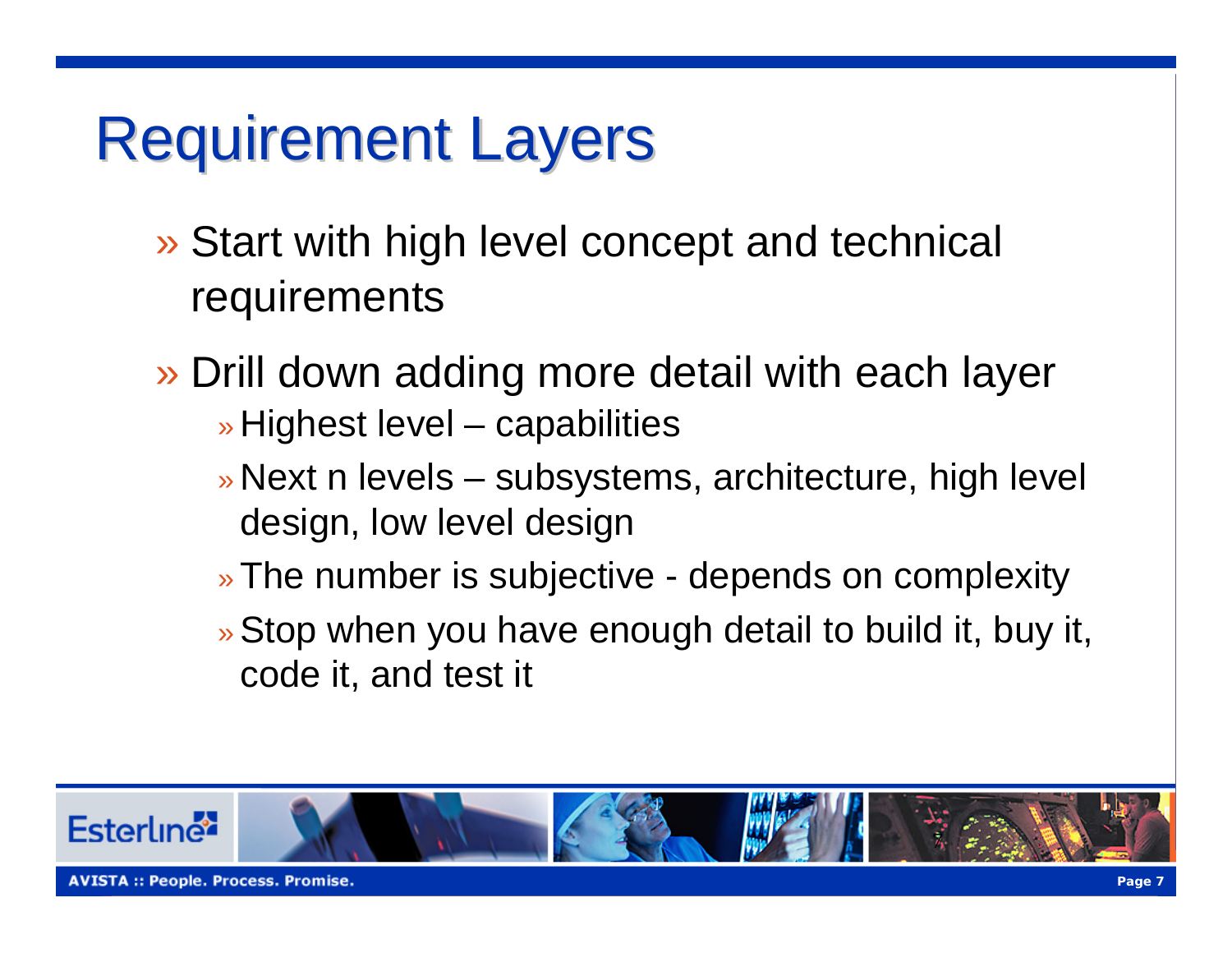## **Requirements Layers**



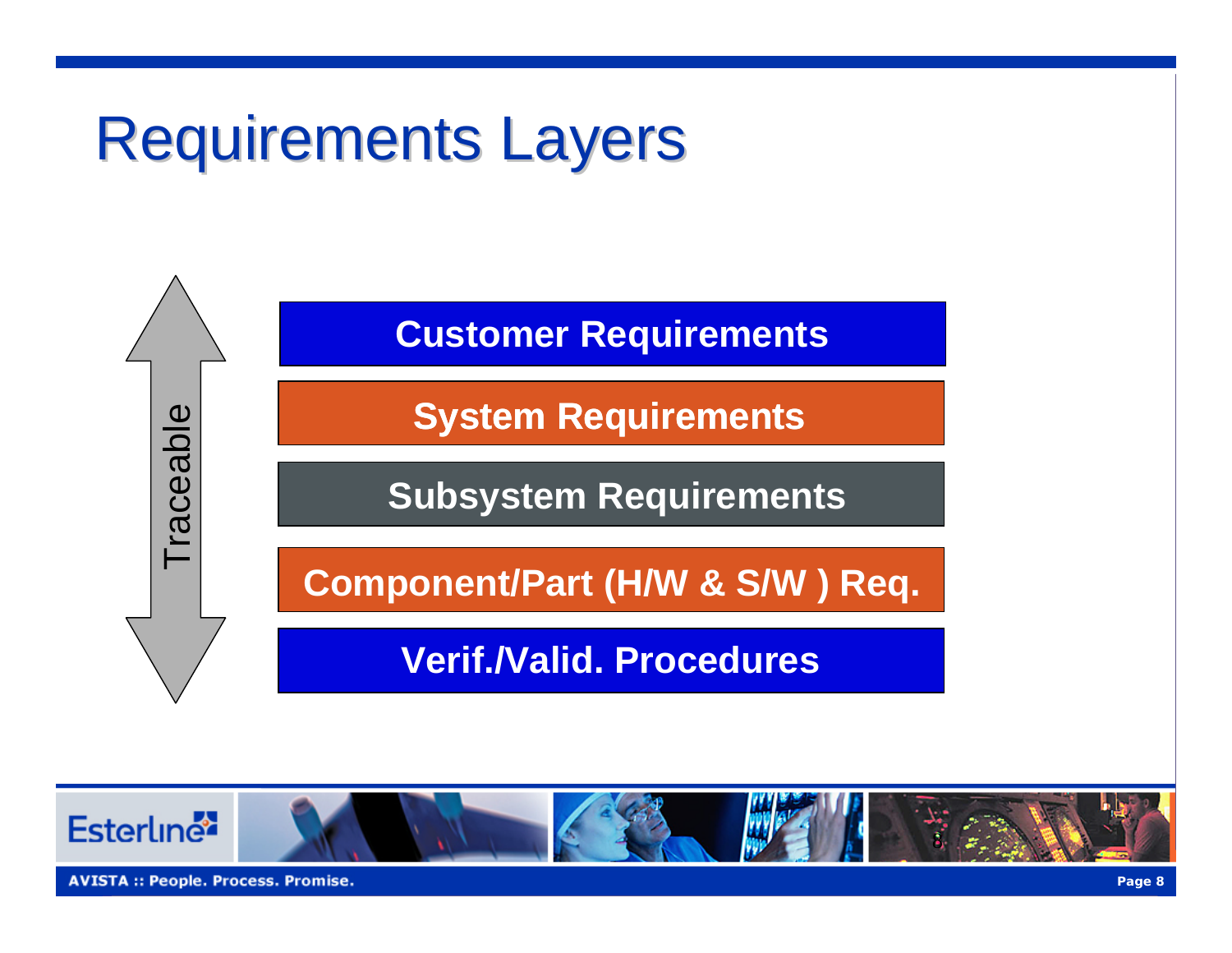# **Managing Change**

- » During initiation:
	- » Define and formalize change control process (internal and external)
	- » Define how legacy issues will be handled
- » Get to know the "customer" and learn their true priorities
- » Good communications with stakeholders is key (include Contract Administrators)

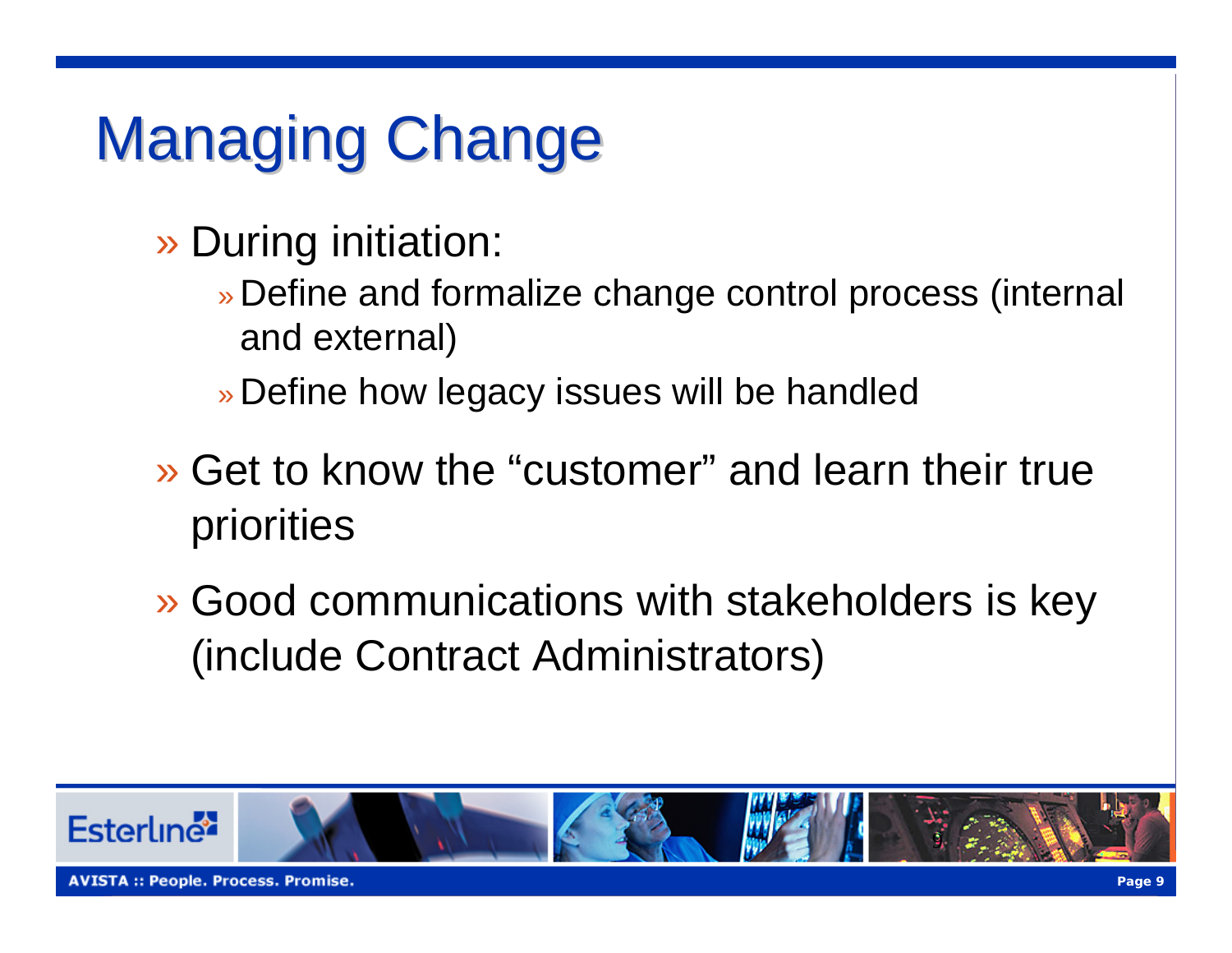## Managing Change (cont.)

- » Effectively and formally evaluate and control proposed changes
- » Hold the line even on small impact changes
- » Requirements vs. desirements (what is in the contract?)
- » Identify and address errors/issues as early as possible

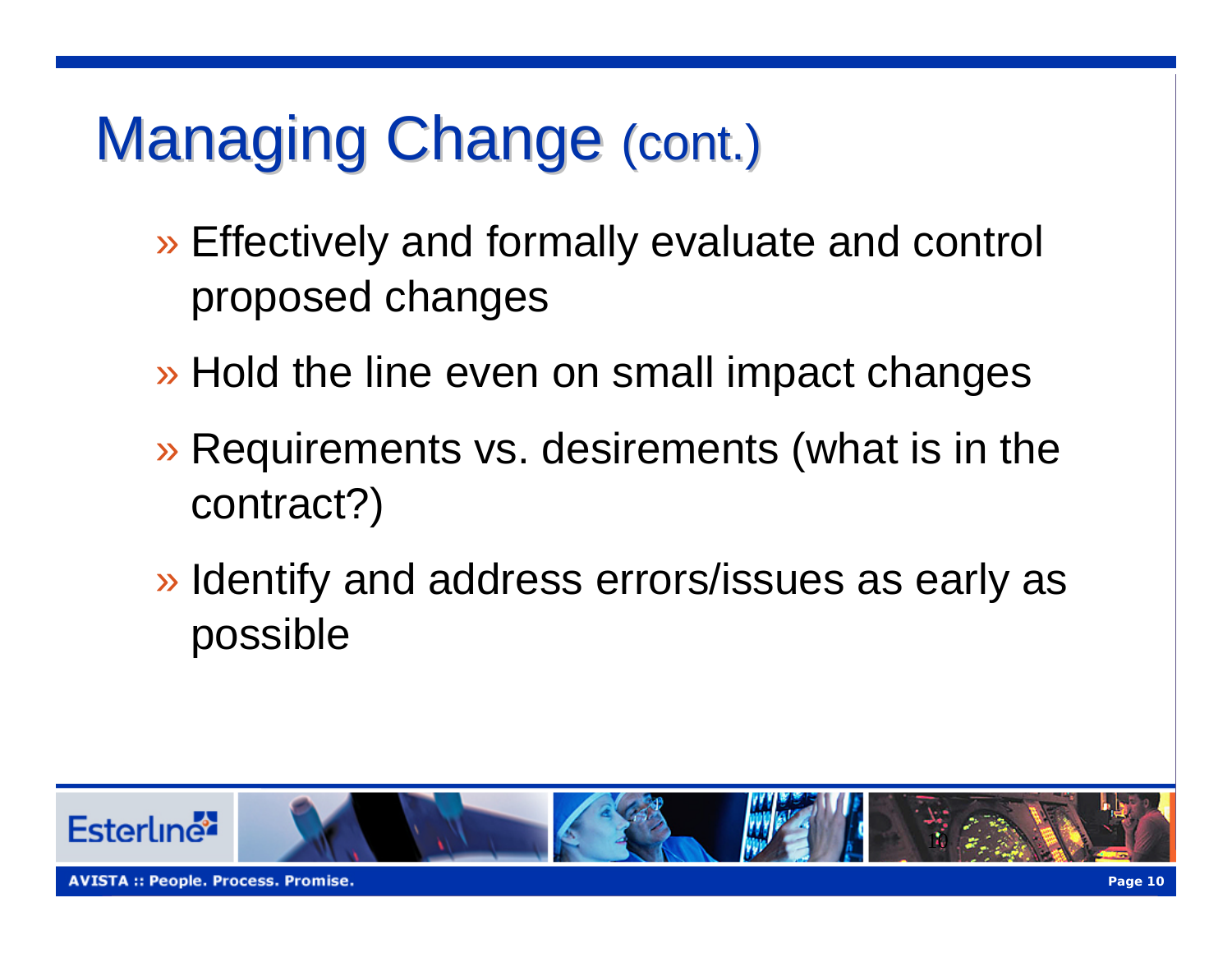## **Advantages of Model Based Development**

- » Early detection of errors in requirements and design
- » Proof of concept
- » Repeatable
- » Reduces impact of changes
- » Reduces cost of downstream activities (design, code)

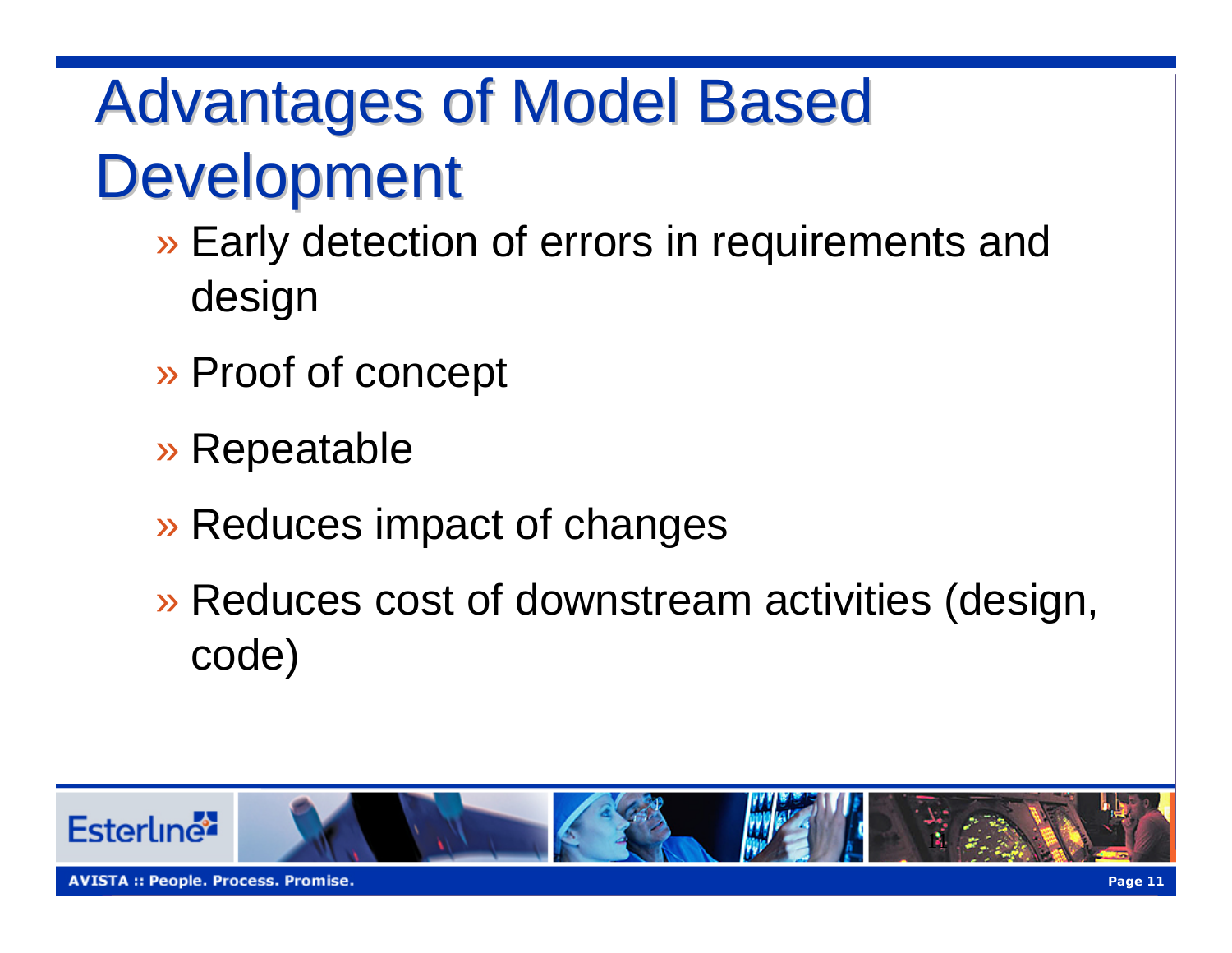# **Rapid Prototyping**

- » Formalize the process to provide proof of concept
- » Make it repeatable what if it works?
- » Emphasis of testing on core functionality, doesn't address capabilities such as operational environment

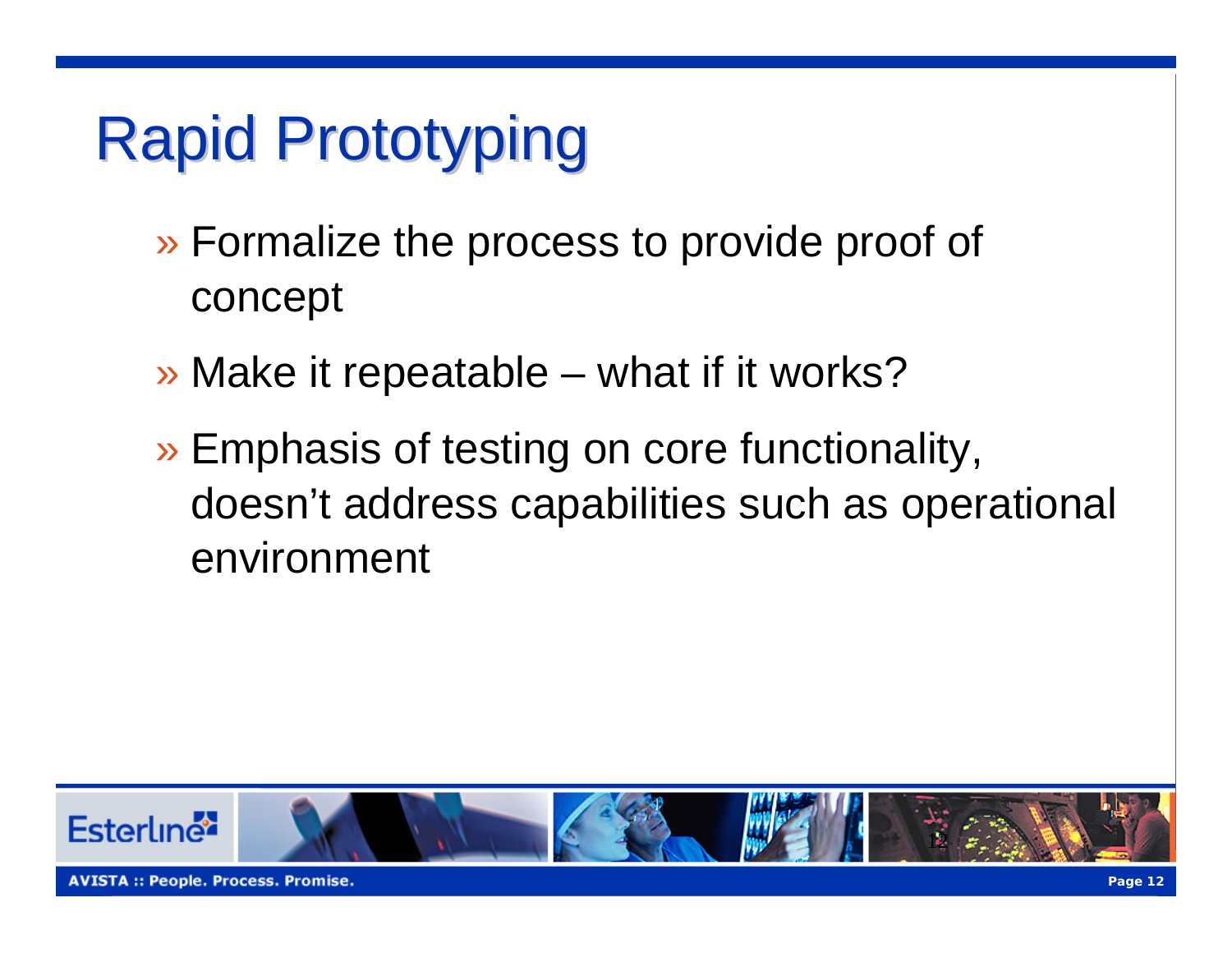#### **Summary**

- » Create S.M.A.R.T. requirements
- » Communicate with stakeholders and dig deeper for clarification of requirements
- » Formalize the change management process
- » Identify legacy issues at the start of the project
- » Leverage modeling to detect errors early and reduce downstream costs
- » Use prototyping to help test functionality